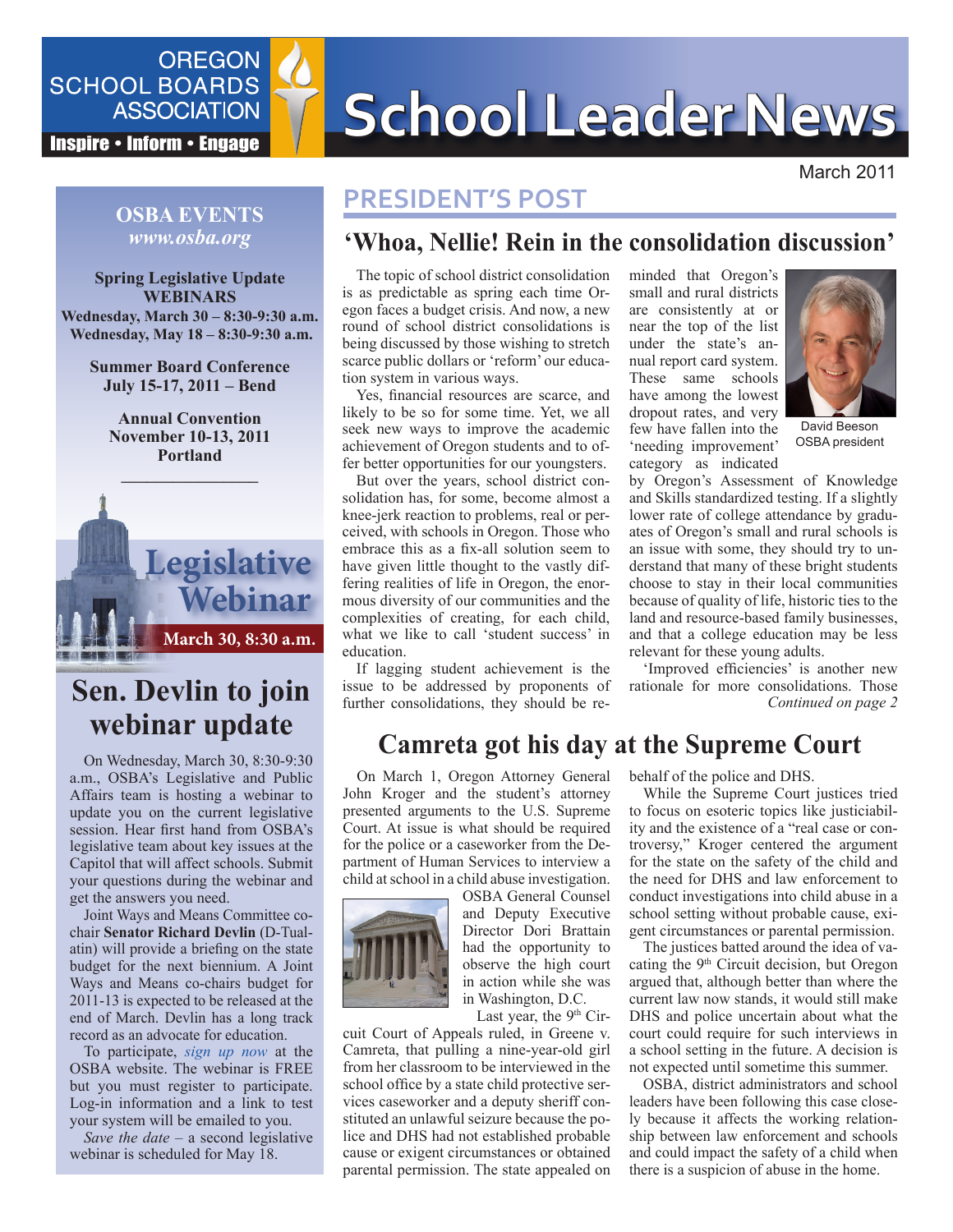# **KEEPING YOU IN THE LOOP President's Post** – *continued from page 1*

# **OSBA shares school priorities with Wyden**

#### Dear members,

The momentum gauge here at OSBA headquarters is moving in our direction on an important issue.

As politicians in Washington, D.C, turn their attention to reauthorizing federal education law, they are seeking OSBA's help. I am hopeful that this signals the beginning of a serious effort to remove the punitive nature of the Elementary and Secondary Education Act. Unless changes are made in the law, which also is known as No Child Left Behind, eventually every public school in the country will be labeled a failure.

We have been working on this issue for years, with support from many local board members and in cooperation with the National School Boards Association. Most recently, we fielded a request from U.S. Senator Ron Wyden to describe specific changes that should be made in the law. A few days ago, Dori Brattain of our staff presented our suggestions in person to Senator Wyden's staff. She also asked that they be shared with Senator Jeff Merkley. He serves on the Senate Health, Education, Labor and Pensions Committee, which will hear ESEA reauthorization bills.

In brief, the priorities that Dori shared are as follows:

• Don't cut Title I programs this year, as the House appropriations bill would do. Distressed school budgets and depressed local economies mean more disadvantaged students need more help, not less.

- Don't fund new competitive grant programs when a bedrock program like Title I is being cut and Congress is meeting less than half of its funding obligation for special education.
- If the government consolidates educational programs, use the savings to fill the shortfalls in Title I and special education – not to fund competitive grants.
- Reduce requirements for local districts to collect data. Much of it is unusable, despite the cost to collect it and send it to Washington. We don't need data for data's sake.

Our invitation from Senator Wyden followed his breakfast meeting in early February with seven school board members from across Oregon. The board members were **David Beeson** from Silver Falls, **Beth Gerot** of Eugene, **Kris Howatt** from Gresham-Barlow, **Patti McLeod** from Hillsboro, **Dave Krumbein** of Pendleton and **Laurie Adams** of Springfield. OSBA organized the visit and provided staff support.

OSBA works year-round to make your voices heard, not only in Washington but also here in Salem with the Oregon Legislature. I look forward in future columns to reporting our progress in both arenas.

Sincerely, Kevin McCann, OSBA executive director

# **Prepare for brighter days ahead**

#### *OSBA Summer Board Conference July 15-17, 2011 – Riverhouse Hotel & Convention Center, Bend*

It's exciting and rewarding to get together with board members from across the state who have faced similar challenges and share your commitment to public education. Come to Bend this summer to discover your strengths, build on shared knowledge, learn new information and find solutions to help you in the year to come. OSBA's Summer Board Conference will focus on the critical role of the board in creating a culture of trust and safety for students and staff.

Friday, July 15, is a pre-conference day with two board member workshops – one on improving meetings and another on making hard budget decisions – and a

workshop for board secretaries.

The conference begins Saturday with a keynote presentation by Michele Borba on *Building students' moral intelligence,* and what schools must do to **teach** children to be more responsible, compassionate and respectful. (See *Recommended Reading*, page 4.)

Saturday and Sunday breakout sessions cover roles and responsibilities, parliamentary procedures for board chairs, fiscal oversight, crisis communications, superintendent evaluations, school climate and much more. Registration and the complete agenda are at *[www.osba.org/SB11](http://www.osba.org/SB11)*.

who have lived through decades of repeated funding crises for Oregon public schools, and an increasing reduction in the share of the state budget allocated to schools, would argue that school districts are probably about as efficient as they are going to be. For many years now, districts have cut and fine tuned to save every penny. In terms of increased efficiencies or more cost savings, there isn't much, if any, juice left in the consolidation lemon.

More than two-thirds of Oregon's school districts are comprised of small schools. In the eastern part of our state, and in small communities outside of urbanized Oregon, the local school is often the 'heart' of community. Rural and small-town Oregonians care deeply about educating their children. Community support for youngsters and involvement in their schools is a highest priority.

Before we, as a state, embrace a new round of school district consolidations, we need hard data about student achievement, teacher performance, and projected cost savings and efficiencies. Decision makers need to understand a reality outside of that presented by Oregon's four or five most developed counties. They need to grasp the importance of a single school or a local school district in a county which has more deer than Oregonians – and where distances are long. They need to know that what might be good for some isn't best for all. Most importantly, these decision makers need to involve all stakeholders in the conversation around consolidation – not apply their wisdom in a potentially destructive and irrevocable top-down manner.

What those who seek to reform, find greater efficiencies and make the big decisions ought to do, in my view, is to stop 'tinkering,' take a deep breath and summon the courage to start a conversation with Oregonians which leads to a stable, adequate and sustainable source of funding for our most important Oregon investment – the education of our future citizens.

As a rancher, I have often heard a familiar maxim over the years, "You can't starve a profit out of your stock," but that is exactly what policy for funding public education in Oregon has been trying to do for years. Changing that approach is long overdue. Our children, and our future, can't wait.

 $\omega$ fer De

David Beeson, OSBA President 2011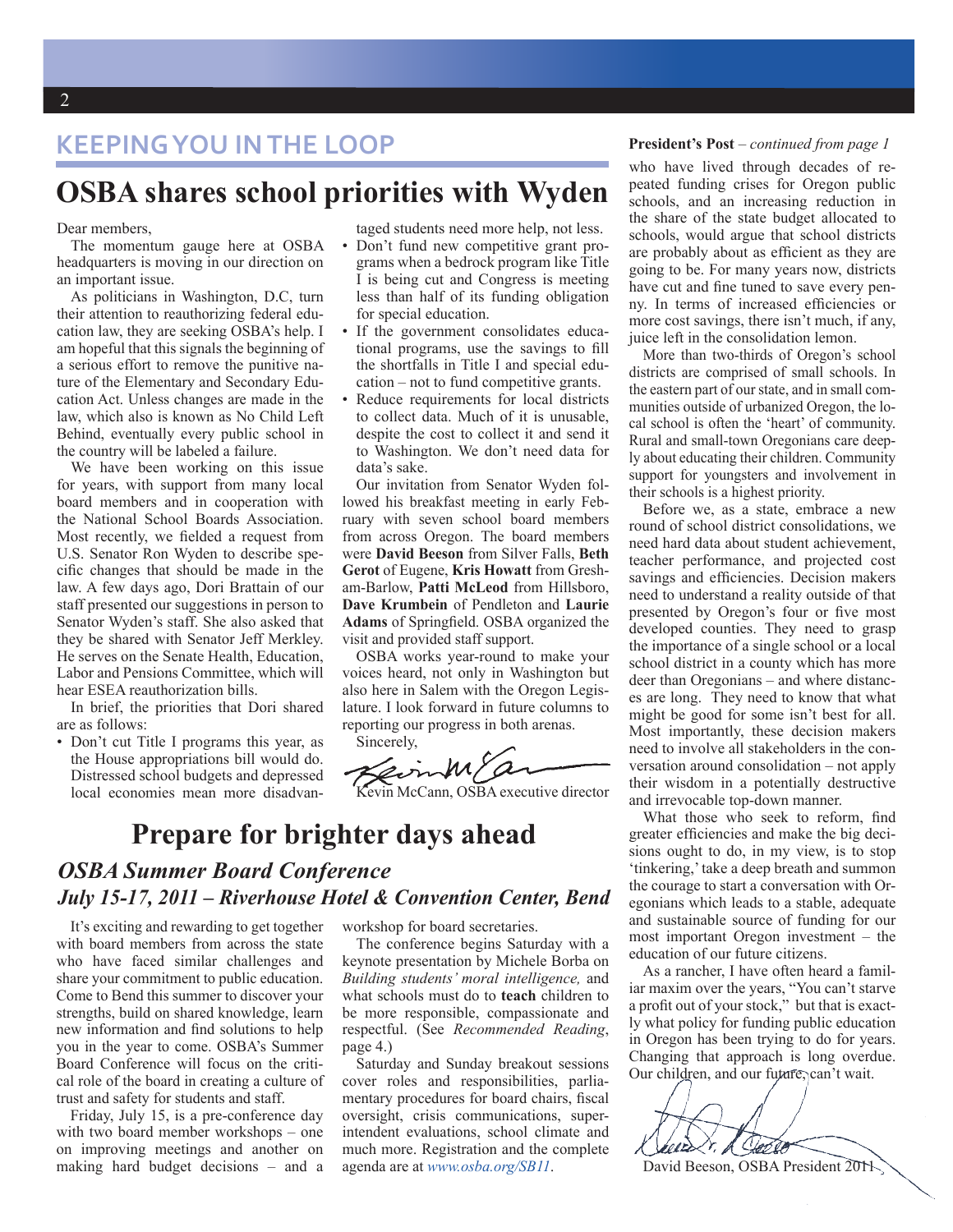# **BEST PRACTICES:** *Limiting liability*

# **Make a safe place for kids to play**



Each year in the U.S., roughly 200,000 kids are treated for injuries that happen on playgrounds.

As the weather improves and children play outside more, districts need to take precautions to protect students from injuries and the district from unnecessary claims and lawsuits.

The "Handbook for Public Playground Safety," published by the Consumer Prod-

uct Safety Commission, outlines basic equipment and design recommendations to provide a play environment that limits the potential causes of injuries. These guidelines are based on voluntary ASTM F1487 standards which govern technical playground design for manufacturers, architects and

designers. While these guidelines are not code and enforceable by a fining agency, they do help to promote safe playground design and equipment and following them will help your district's defense should an injury occur.

There are five key recommendations to be aware of when reviewing your play areas:

**Provide adequate shock-absorbing materials** – Shock absorbency can be provided with either loose fill materials or solid material designed for cushioning. Recommended loose fill materials include wood chips, double-shredded bark mulch, engineered wood fibers, fine sand, coarse sand, fine gravel, medium gravel and shredded tires. Depending on the height of play equipment, surfaces should have a consistent 6-12 inches of shock-absorbing material.

**Establish fall zones** – Each piece of stationary equipment should have a mini-



© Oregon School Boards Association Kevin McCann, executive director Dori Brattain, deputy executive director, editor

Judy Bennett, graphic designer, copywriter Bill Dixon, copywriter Diane Efseaff, assistant Dan Peterson, printing manager

mum of six feet around it in all directions that is free of ground hazards and is covered with sufficient shock-absorbing material. When fall zones must overlap due to space constraints, there should be a minimum of nine feet between structures over 30 inches tall. Swing sets are the exception to the six-foot rule, and their fall zone should extend two times the height of the swing fulcrum in front and behind the swing's center.

**Maintain safe hardware** – Equipment should be checked regularly for extensive

> wear, protruding bolts, and pinch points. Chains should not have open "S" hooks and should be replaced when there is 50 percent wear of the chain's gauge. Nuts, bolts and support bars should be flush to the play surface.

> **Eliminate entanglement and entrapment hazards**  – Any protruding item

which may catch children's clothing and strings can be an entanglement hazard. These openings or snags should be filled in or made flush with their surrounding surface. Any opening which is greater than 3½ inches but less than 9 inches could entrap a child's head, arm or leg and should also be eliminated.

**Conduct monthly inspections** – One of the most effective safeguards for any district is to document monthly inspections of the equipment. This will not only assist the district in quickly identifying any hazards which arise from normal wear and tear, but also provides a record when hazards are identified and mitigated. A sample monthly checklist is available through the CPSC or by contacting the PACE Loss Control Department at 800- 285-5461.

Regular inspection and maintenance can take time and money, but it is critical to the safety of students. PACE's loss control team is ready to help with safety inspections, additional information and training. Contact Scott Neufeld, PACE loss control manager, *[sneufeld@sdao.com](mailto:sneufeld@sdao.com)*.

Download the "Handbook for Public Playground Safety" from the U.S. Consumer Product Safety Commission at *[http://](http://www.cpsc.gov/CPSCPUB/PUBS/325.pdf) [www.cpsc.gov/CPSCPUB/PUBS/325.pdf](http://www.cpsc.gov/CPSCPUB/PUBS/325.pdf)*.

# **UPDATE**

# **Service animal rule affects Hillsboro**

The Hillsboro School District has agreed to allow an autistic student to bring his dog to class under pressure from the U.S. Department of Justice and U.S. Attorney for Oregon. The case made national headlines after Disability Rights Oregon filed a civil rights complaint under the Americans with Disabilities Act (ADA).

The district originally denied the request for the dog to accompany the child at school on the grounds that the student was adequately achieving the goals of his individual education plan (IEP) which complied with the requirements of the Individuals with Disabilities Education Act (IDEA).

The attorney for Disability Rights Oregon took the issue to the Department of Justice (DOJ) arguing that the case did not involve IDEA, but rather rights of access to a public building under ADA. The De-*Continued on page 4*

# **Student performers needed for convention**

OSBA is looking for three or four student groups to entertain at this fall's OSBA Convention. The 2011 OSBA Convention will be November 10-13 at the Portland Marriott Downtown Waterfront. Each year, the OSBA Convention showcases student performing arts groups for the 800 attendees (board members, superintendents and community college presidents). OSBA will reimburse up to \$1,000 of actual expenses (upon submission of receipts).

Groups are selected based on the quality of the performance, but we also strive to have a variety of performance types (band, orchestra, choir, ensemble, dance and theater), student ages, district sizes and geographic areas represented. The performing group size is limited to a maximum of 35 students.

Submit entertainment proposals *[online](http://www.osba.org/Calendar/ac_proposals?if=ac\proposalsubmission)*  or download the form and send it with an audition audio or video recording. Audition materials do not need to be professional quality, but sufficient for us to review a performance. The deadline for submissions is June 3, 2011. Contact Leslie Fisher, *[lfisher@osba.org](mailto:lfisher@osba.org)*, 503-588-2800 or 800- 578-6722, with questions about student entertainment.